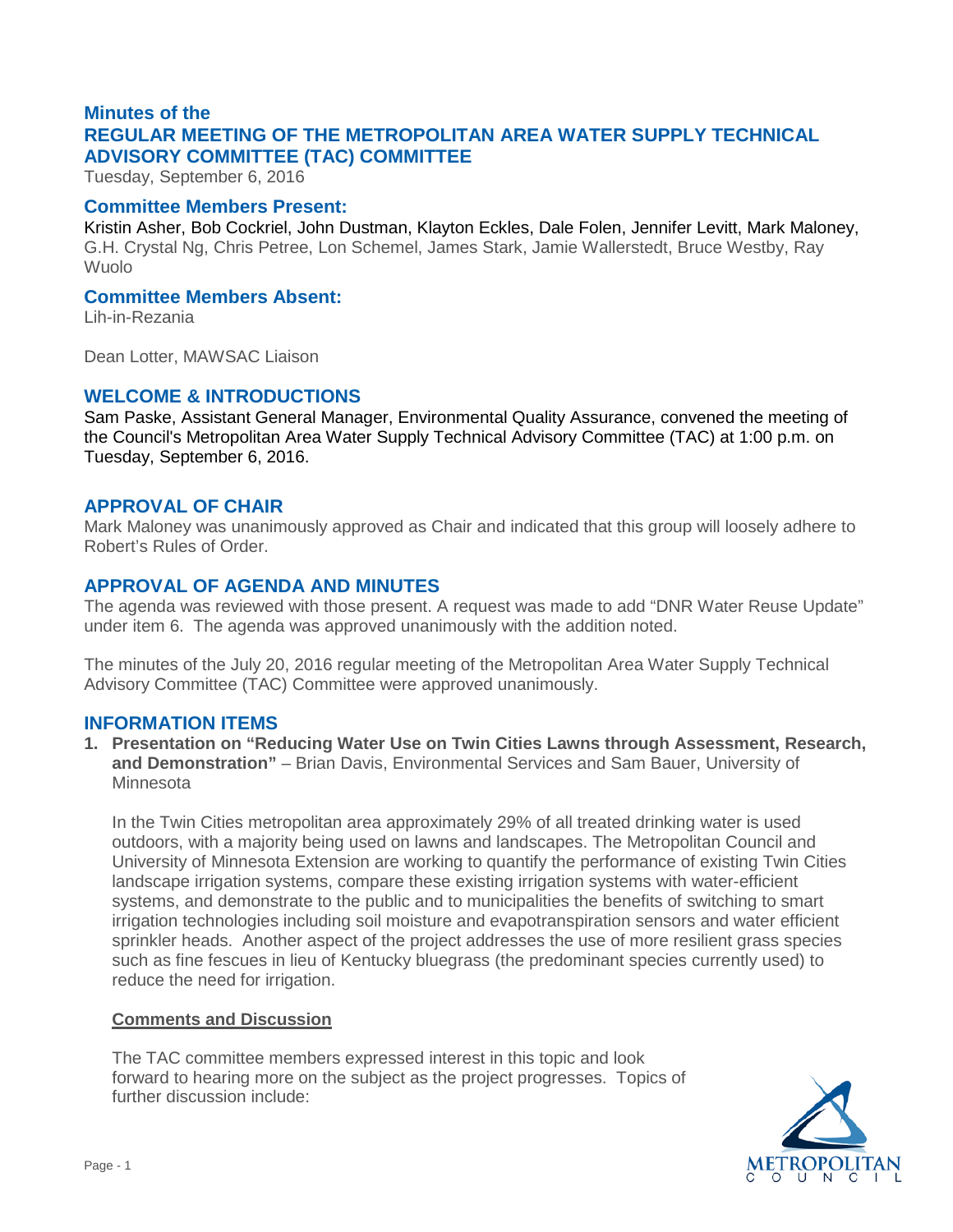- The high potential for drip irrigation systems
- The high potential for utilization of more resilient grass species
- The need for public education and awareness around this topic

#### **2. DNR Water Reuse Update**

Several State Agencies, including MDH, DNR and MPCA have been meeting to create some consensus around water reuse. Concerns include the quality of water being reused and defining meaningful metrics and requirements that protect environmental health and safety without creating an impractical regulatory burden that ultimately discourages reuse. The goal is a more streamlined process, but progress to date has not been encouraging.

#### **BUSINESS ITEMS**

#### **1. 2017 Report to Council, Legislative Water Commission, Legislators**

This official report is statutorily required every five years. MAWSAC indicated that the first report, due in February of 2017, shall be a high level summary document. It will highlight a strategic vision, build on the Master Plan, identify key actions needed in the next five years to support the vision and support recommendations with local project and planning examples.

The MAWSAC/TAC subcommittee that was convened to develop the report has determined that the report needs to be simple, direct, concise and impactful with a focus on the future. The report is an opportunity to educate the Council, Legislative Water Commission and Legislators. The desire to support key ongoing efforts both locally and across other agencies should be reflected in the final report. Staff will be sending out an email requesting input, please respond with suggestions.

#### **2. Road Map/Process Discussion**

How MAWSAC and TAC will work together and develop a road map and/or process for success has yet to be defined. It has become apparent that a joint meeting of MAWSAC and the TAC is necessary to address how the TAC's work and responsibilities will be developed in conjunction with MAWSAC's work and responsibilities. A joint meeting will also help inform the report to the Legislature and should be scheduled as soon as possible to allow for input from that meeting to be incorporated into the report, which needs to be largely finalized before the holidays.

In preparation for the joint meeting, staff asked the TAC members to review and rank the key water supply issues identified in the Master Water Supply Plan (MWSP). Members should begin thinking about what is needed for the next planning cycle and what areas need additional support and focus, which will help identify where to begin. It is important to frame this exercise in terms of the mission and vision from the MWSP in order to develop an effective strategy to move us toward those goals.

It may be helpful to focus on no more than three key areas and to keep in mind what can reasonably be accomplished over the next five years. Areas that will need more than five years to yield tangible results should be identified for long range planning purposes. Members indicated that the reliability of the region's water supply is the primary concern and that funding is the key to making real progress, which should be reflected not only in the report to the Legislature, but in all of our efforts.

Staff then provided several handouts containing the statutes that direct the water supply planning efforts of the Met Council, MAWSAC and the TAC. Staff then gave a brief process primer and